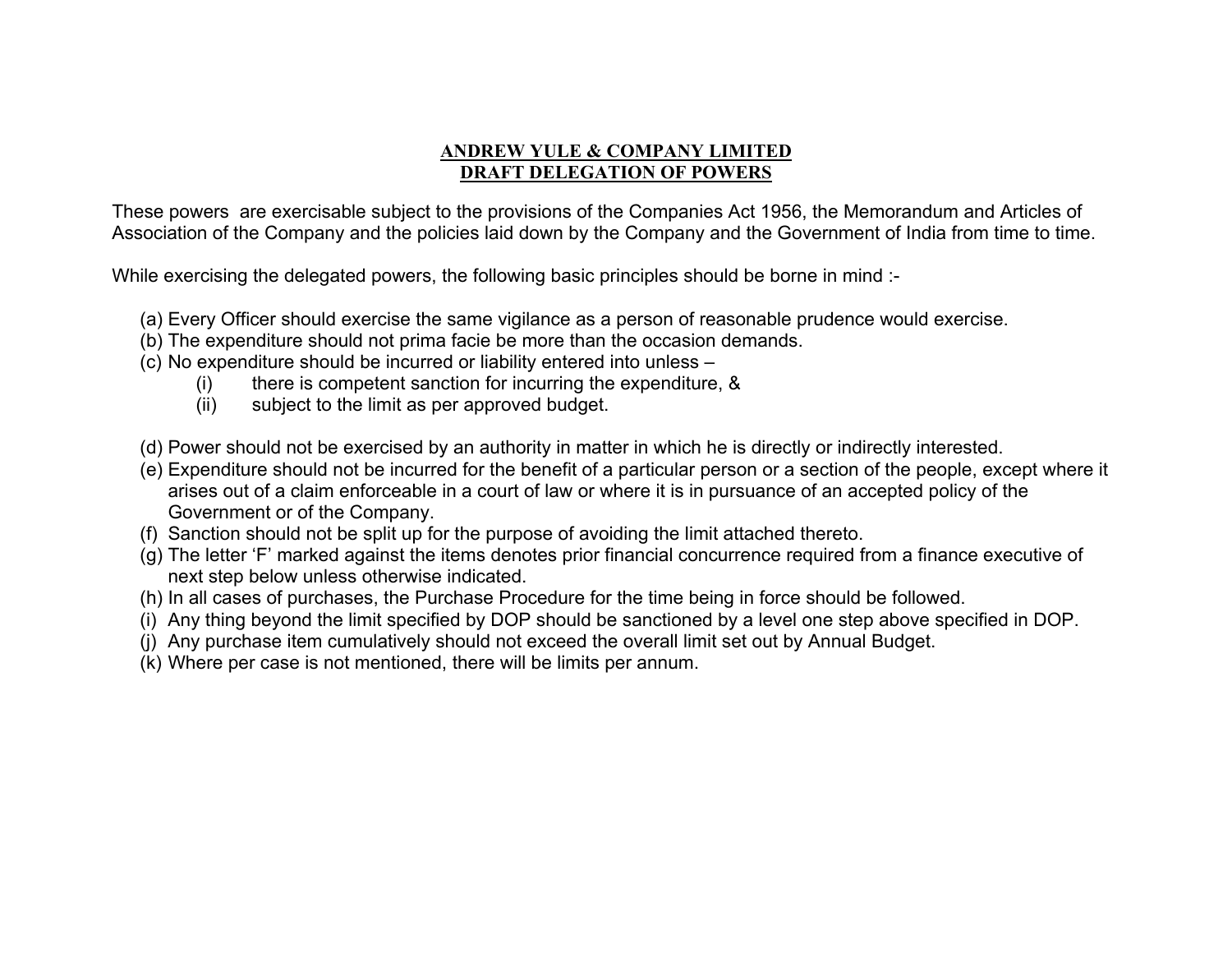## **ANDREW YULE & COMPANY LIMITED DELEGATION OF POWERS**

## SANCTIONING AUTHORITY

| SI<br>No.      | Description                                                                                             | Financial<br>Concurr-<br>Ence | Chief<br>Executive<br>Grade F                                                                                 | General<br>Manager<br>Grade E                                    | Dy.Genl.<br>Manager<br>Grade D <sub>2</sub> | Asst.GM/<br>Sr. GM<br>Grade D1 | Mana-<br>ger<br>Grade<br>C <sub>2</sub> |
|----------------|---------------------------------------------------------------------------------------------------------|-------------------------------|---------------------------------------------------------------------------------------------------------------|------------------------------------------------------------------|---------------------------------------------|--------------------------------|-----------------------------------------|
|                | $\overline{2}$                                                                                          | 3                             | $\overline{4}$                                                                                                | 5                                                                | $6\phantom{1}6$                             | 7                              | 8                                       |
| $\mathbf{1}$ . | <b>Capital Expenditure</b><br><b>Specific</b><br>i)<br>(each case) subject                              | F                             | Up to Rs.1Lakh                                                                                                | Rs. 50,000                                                       | Rs. 5,000                                   | Rs.3,000                       |                                         |
|                | to the provision in<br>Non-specific F<br>the approved budget<br>and following the<br>purchase procedure |                               | 10,000<br>If the expenditure, whether item-wise or in aggregate does not exceed 10% of<br>the approved budget | Rs. 2,000                                                        |                                             |                                |                                         |
|                | ii) Extension-Planting, Uprooting,<br>Replanting and rejuvenation at                                    |                               |                                                                                                               |                                                                  |                                             |                                |                                         |
|                | <b>Tea Gardens</b>                                                                                      |                               | the prior approval of the CE.                                                                                 | Garden Manager within the sanctioned budget provision as well as |                                             |                                |                                         |
|                | iii) Construction / extension of<br>buildings of Tea Garden                                             | F                             | Up to Rs. 1 Lakh per project<br>Up to Rs. 2 Lakhs per project                                                 |                                                                  | <b>Chief Executive</b>                      | <b>General Manager</b>         |                                         |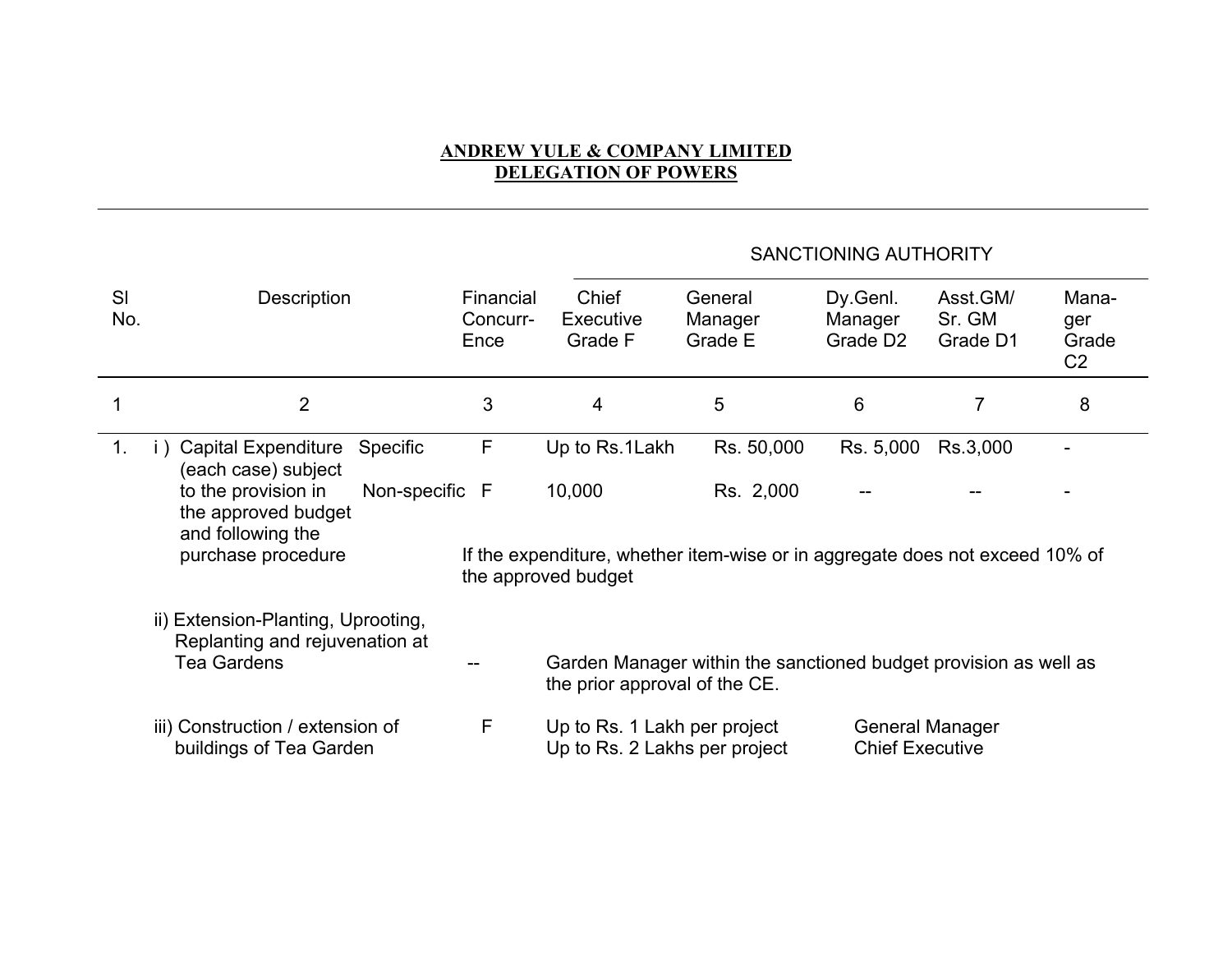|    | $\overline{2}$                                                                             | 3 | 4                                                                                                                                                                                                                                                       | 5                             | 6                | 7               | 8               |
|----|--------------------------------------------------------------------------------------------|---|---------------------------------------------------------------------------------------------------------------------------------------------------------------------------------------------------------------------------------------------------------|-------------------------------|------------------|-----------------|-----------------|
| 2. | A) Sales                                                                                   | F | For non standard items as per authority approved by the Executive<br>committee of management (Terms and conditions of Sales Contract).<br>In case of tenders valued above Rs. 2.50 crores, approval of<br>Chairman/Committee of Board will be required. |                               |                  |                 |                 |
|    | B) Discount or special price<br>through discount for standard<br>product                   | F | By CE if there is profit after normal discount.                                                                                                                                                                                                         |                               |                  |                 |                 |
| 3. | <b>Domestic Auction Centre</b>                                                             |   | Allocation to different auction centers (Domestic) by Chief Executive.                                                                                                                                                                                  |                               |                  |                 |                 |
| 4. | Sale of Scrap -<br>a) Scrap Sale including Tea Waste<br>per annum (after determining floor | F | Upto Rs.5lakhs Upto Rs.1Lakh<br>(Subject to the procedure of<br>Scrap Sales)                                                                                                                                                                            |                               |                  |                 |                 |
|    | b) Reserve Price (in case of auction)                                                      |   | Approval of CE on recommendation of Tender Committee which will<br>be constituted at Divisional level                                                                                                                                                   |                               |                  |                 |                 |
| 5. | Disposal of obsolete/unusable<br>non-moving stores & stock for each<br>unit per case       | F | Book value upto<br>Rs. 50,000                                                                                                                                                                                                                           | Book value upto<br>Rs. 25,000 |                  |                 |                 |
| 6. | Purchase of Raw Materials (in each<br>case of single purchase)                             | F | Rs.25.00<br>Lacs                                                                                                                                                                                                                                        | Rs.20.00<br>Lacs              | Rs.15.00<br>Lacs | Rs.7.50<br>Lacs | Rs.5.00<br>Lacs |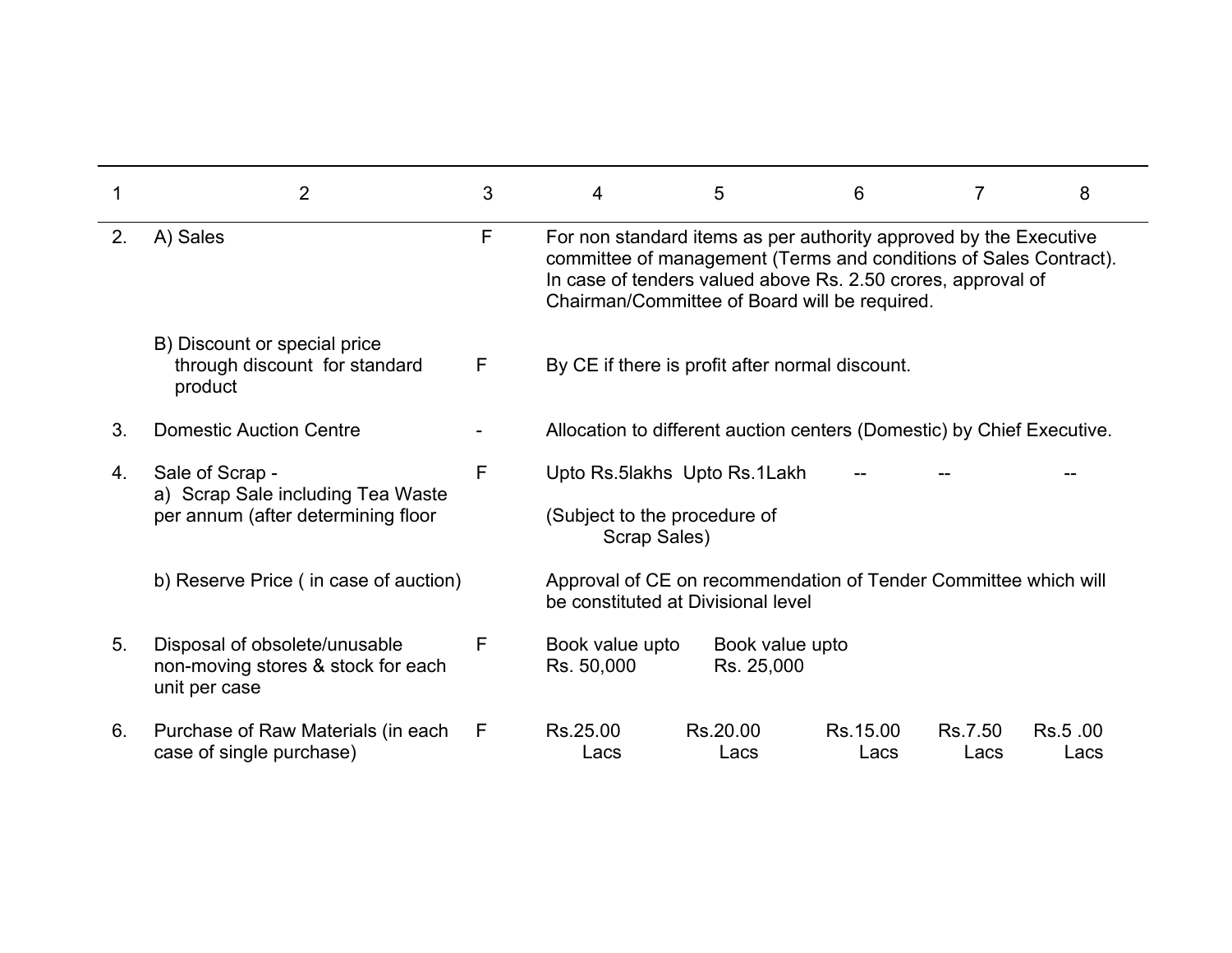|                | $\overline{2}$                                                                                                                                                                                                                                                    | 3 | 4                       | 5                 | 6                      | 7               | 8               |
|----------------|-------------------------------------------------------------------------------------------------------------------------------------------------------------------------------------------------------------------------------------------------------------------|---|-------------------------|-------------------|------------------------|-----------------|-----------------|
| 7 <sub>1</sub> | i) Purchase of bought-out items &<br>components, loose tools (in each<br>case of single purchase)                                                                                                                                                                 |   | Rs. 15.00<br>Lacs       | Rs. 10.00<br>Lacs | <b>Rs 7.00</b><br>Lacs | Rs.5.00<br>Lacs | Rs.3.00<br>Lacs |
|                | (For items imported from collaborators<br>or single source items(monopoly in<br>nature) the approval should be taken<br>once at the beginning of the year which<br>should be valid for the rest of the year<br>including the time to time change<br>in the price) |   |                         |                   |                        |                 |                 |
|                | ii) Consumable stores and spare<br>parts for production and repairing<br>& maintenance of building, plant<br>and machinery etc. in each case<br>of single purchase.                                                                                               |   | Rs. 5.00<br>Lacs        | Rs. 4.00<br>Lacs  | <b>Rs 3.00</b><br>Lacs | Rs.2.00<br>Lacs | Rs.1.00<br>Lac  |
|                | iii) Purchase of Tea Seeds, Clonal<br>Cuttings, Tea Nursery Plants.                                                                                                                                                                                               |   | Rs. 4.00<br>Lacs        | Rs. 0.50<br>Lacs  | <b>Rs 0.50</b><br>Lacs | Rs.0.50<br>Lacs | Rs.0.50<br>Lacs |
| 8.             | i) Purchase of Power/Fuel, Coal,<br>Petrol, Diesel & furnace Oil<br>(in each csae of Single purchase)                                                                                                                                                             | F | Rs. 10.00<br>Lacs       | Rs. 7.50<br>Lacs  | Rs 5.00<br>Lacs        | Rs.3.00<br>Lacs | Rs.2.00<br>Lacs |
|                | ii) Electricity                                                                                                                                                                                                                                                   | F | Unit head without limit |                   |                        |                 |                 |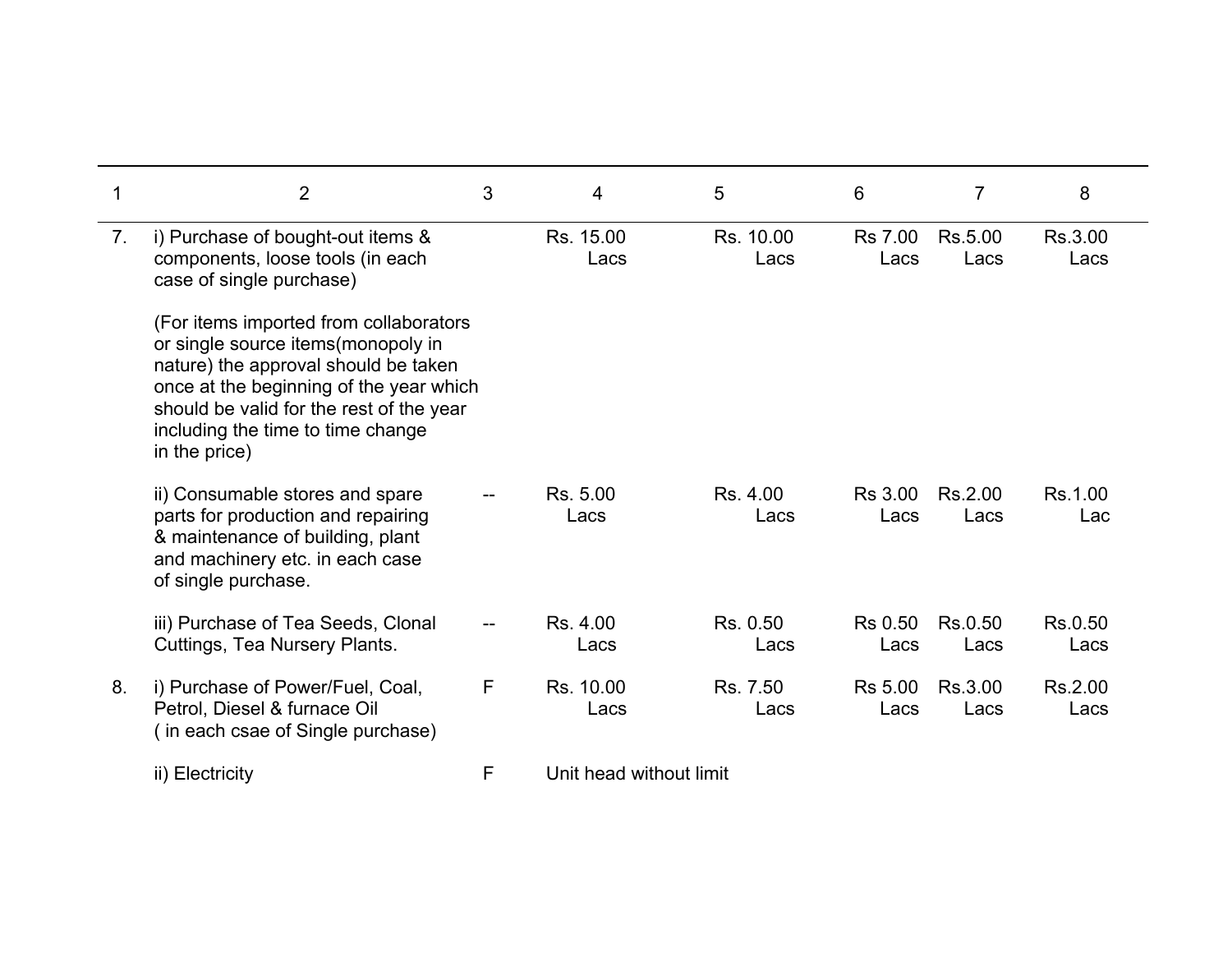| 1   | $\overline{2}$                                                                                                                                                                              | 3            | $\overline{4}$    | 5                                                                                                                                          | 6                      | 7                | 8               |
|-----|---------------------------------------------------------------------------------------------------------------------------------------------------------------------------------------------|--------------|-------------------|--------------------------------------------------------------------------------------------------------------------------------------------|------------------------|------------------|-----------------|
| 9.  | i) Sub-contracting with parties<br>materials (in each csae of<br>Single purchase)                                                                                                           | F            | Rs. 10.00<br>Lacs | Rs. 7.50<br>Lacs                                                                                                                           | <b>Rs 5.00</b><br>Lacs | Rs.3.00<br>Lacs  | Rs.2.00<br>Lacs |
|     | ii) Sub-contracting without<br>parties materials including<br>erection jobs (in each case<br>of single purchase)                                                                            | $\mathsf{F}$ | Rs. 5.00<br>Lacs  | Rs. 4.00<br>Lacs                                                                                                                           | <b>Rs 3.00</b><br>Lacs | Rs.2.00<br>Lacs  | Rs.1.00<br>Lac  |
|     | 10. Advance to suppliers :-<br>a) For purchase of coal, fuel, oil,<br>steel, Copper and Clearing,<br><b>Customs Duty and Port Charges</b>                                                   | F            |                   | 100 % advance to Division / Unit head                                                                                                      |                        |                  |                 |
|     | b) For purchase of raw material,<br>stores spare parts, repair &<br>maintenance (excludes<br>pro-forma payment /<br>against material of a<br>proprietary nature and<br>administerial items) | $\mathsf{F}$ |                   | Advance upto 10% of the value of contract or Rs.5,000/- whichever is<br>higher may be given by the persons authorized for making purchase. |                        |                  |                 |
| 11. | Transport contract – Rate<br>Contract / Annual Estimated value<br>of rate contract (variation of rate<br>or terms to be approved by the<br>next higher authority)                           | F            | Rs. 25.00<br>Lacs | Rs. 20.00<br>Lacs                                                                                                                          | Rs 15.00<br>Lacs       | Rs.10.00<br>Lacs | Rs.5.00<br>Lacs |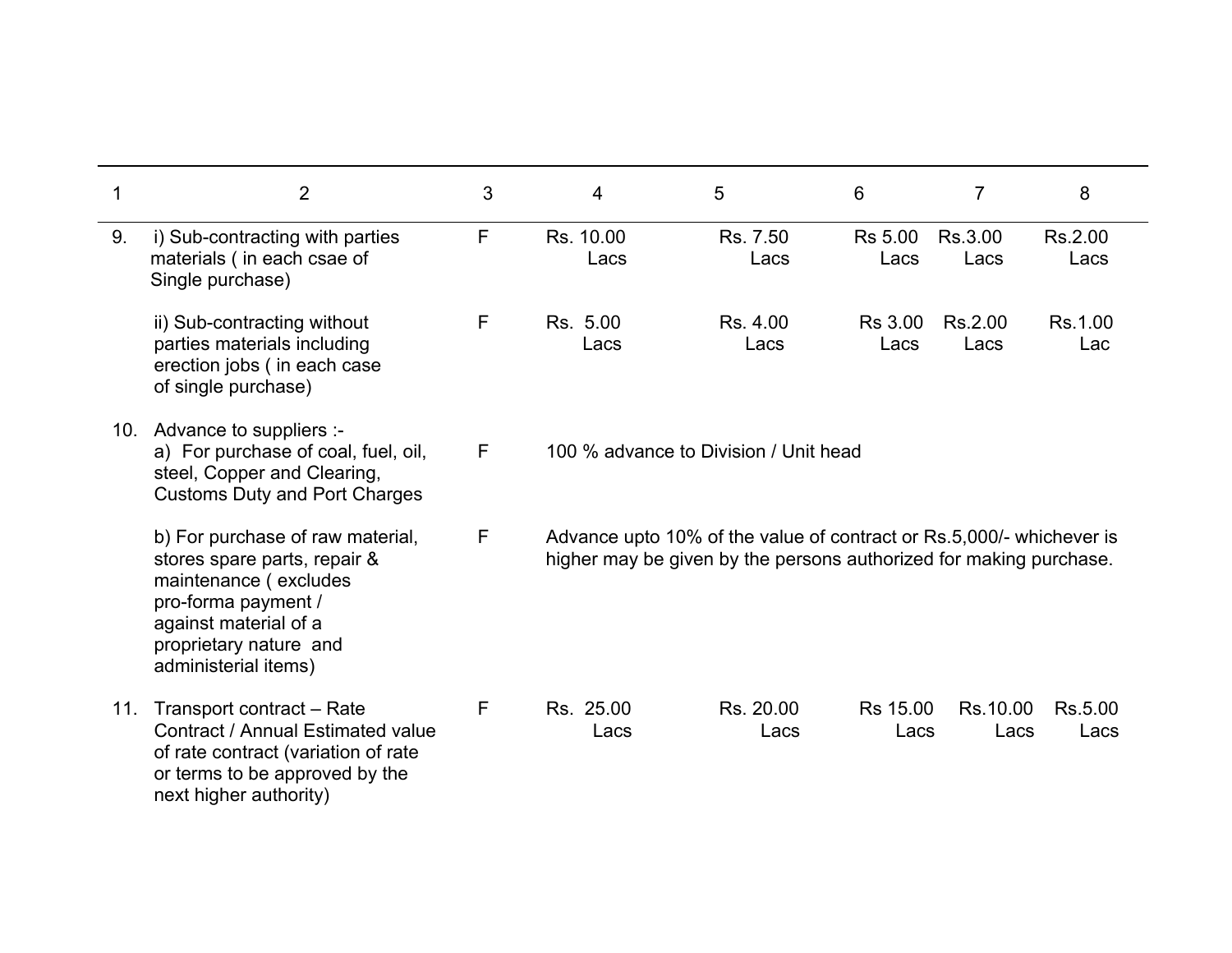|     | $\overline{2}$                                                                                              | 3 | 4                 | 5                                                                                                                                                                                                                                                                               | 6                      | $\overline{7}$  | 8               |
|-----|-------------------------------------------------------------------------------------------------------------|---|-------------------|---------------------------------------------------------------------------------------------------------------------------------------------------------------------------------------------------------------------------------------------------------------------------------|------------------------|-----------------|-----------------|
| 12. | Selection/Appointment of Clearing<br>Agent for Port/Rly., subject to<br>recommendation of Tender Committee. | F |                   | By Chief Executive or General Manager.                                                                                                                                                                                                                                          |                        |                 |                 |
| 13. | i) Labour Contract for Project, Civil<br>Works including erection:                                          |   |                   |                                                                                                                                                                                                                                                                                 |                        |                 |                 |
|     | a) With Materials                                                                                           | F | Rs. 12.00<br>Lacs | Rs. 6.00<br>Lacs                                                                                                                                                                                                                                                                | Rs 4.00<br>Lacs        | Rs.2.50<br>Lacs | Rs.1.25<br>Lacs |
|     | b) Without Materials                                                                                        | F | Rs. 6.00<br>Lacs  | Rs. 2.00<br>Lacs                                                                                                                                                                                                                                                                | <b>Rs 1.00</b><br>Lacs | Rs.0.50<br>Lacs | Rs.0.25<br>Lacs |
|     | ii) Any other contract                                                                                      | F | Rs. 1.00<br>Lacs  | Rs. 0.75<br>Lacs                                                                                                                                                                                                                                                                | Rs 0.50<br>Lacs        | Rs.0.25<br>Lacs | Rs.0.10<br>Lacs |
|     | iii) Canteen contract per annum<br>per contract                                                             | F | Rs. 5.00<br>Lacs  | Rs. 4.00<br>Lacs                                                                                                                                                                                                                                                                | <b>Rs 3.00</b><br>Lacs | Rs.2.00<br>Lacs | Rs.1.00<br>Lacs |
| 14. | Salaries / Wages                                                                                            | F |                   | To be approved by Unit Head of Accounts for disbursement / GM of<br>the Region in case of the Region.                                                                                                                                                                           |                        |                 |                 |
| 15. | (A) Salary Advance (Unit Level)<br>(To be determined on case to<br>case basis & on merit)                   | F | Dept.             | Up to 15 days salary at any one time (subject to concurrence of Unit<br>personnel dept.) repayable in not exceeding 12 monthly installments<br>by Unit head not below C-2. CE may approve upto one month's<br>salary repayable as above in consultation with the Unit personnel |                        |                 |                 |
|     | (Head Office)<br>(B)<br>-- do --                                                                            | F | Dept.             | Same as above subject to the concurrence of Corporate Personnel                                                                                                                                                                                                                 |                        |                 |                 |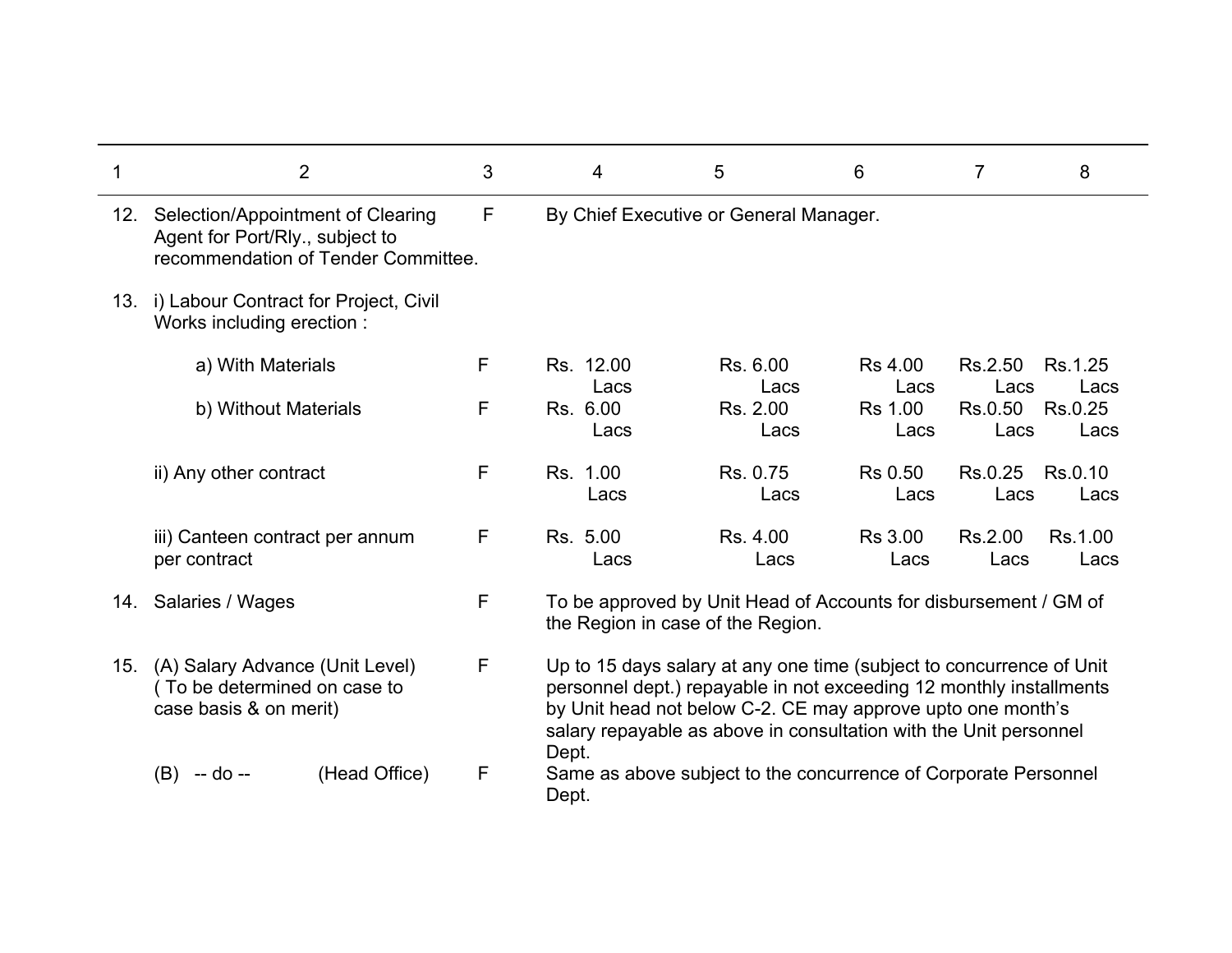| $\overline{2}$                                                                                                                                                                                                                                                                                                                                                           | 3 | $\overline{4}$               | 5                                                                                                                           | 6                            | 7 | 8 |
|--------------------------------------------------------------------------------------------------------------------------------------------------------------------------------------------------------------------------------------------------------------------------------------------------------------------------------------------------------------------------|---|------------------------------|-----------------------------------------------------------------------------------------------------------------------------|------------------------------|---|---|
| 16. Sanction of Overtime                                                                                                                                                                                                                                                                                                                                                 | F | Region GM.                   | C-2 and above, subject to approval of Unit/Corporate Personnel<br>Dept. For Tea Gardens, by Garden Manager. For Regions, by |                              |   |   |
| 17. Bonus                                                                                                                                                                                                                                                                                                                                                                | F | As per Payment of Bonus Act. |                                                                                                                             |                              |   |   |
| 18. Rent – (Per Month)<br>For purely temporary warehouse<br>/ godown hiring for a maximum<br>period of 6 months by CE / GM<br>of respective divn. At a total rent<br>for the period (Refundable Security<br>Deposit may be paid subject to<br>concurrence of Chief Accountant<br>of the respective divn. Agreement<br>in this regard to be vetted by the<br>Legal Dept.) | F | Not Exceeding<br>Rs. 1 Lac   | Not Exceeding<br>Rs. 0.50 Lac                                                                                               | Not Exceeding<br>Rs.0.25 Lac |   |   |
| Any increase in rent / variation of<br>terms & conditions will require the<br>approval of the next higher authority.<br>Renewals of existing agreements<br>under prevailing terms/conditions<br>for the premises under occupation<br>should be done by CE of respective<br>Divn.                                                                                         |   |                              |                                                                                                                             |                              |   |   |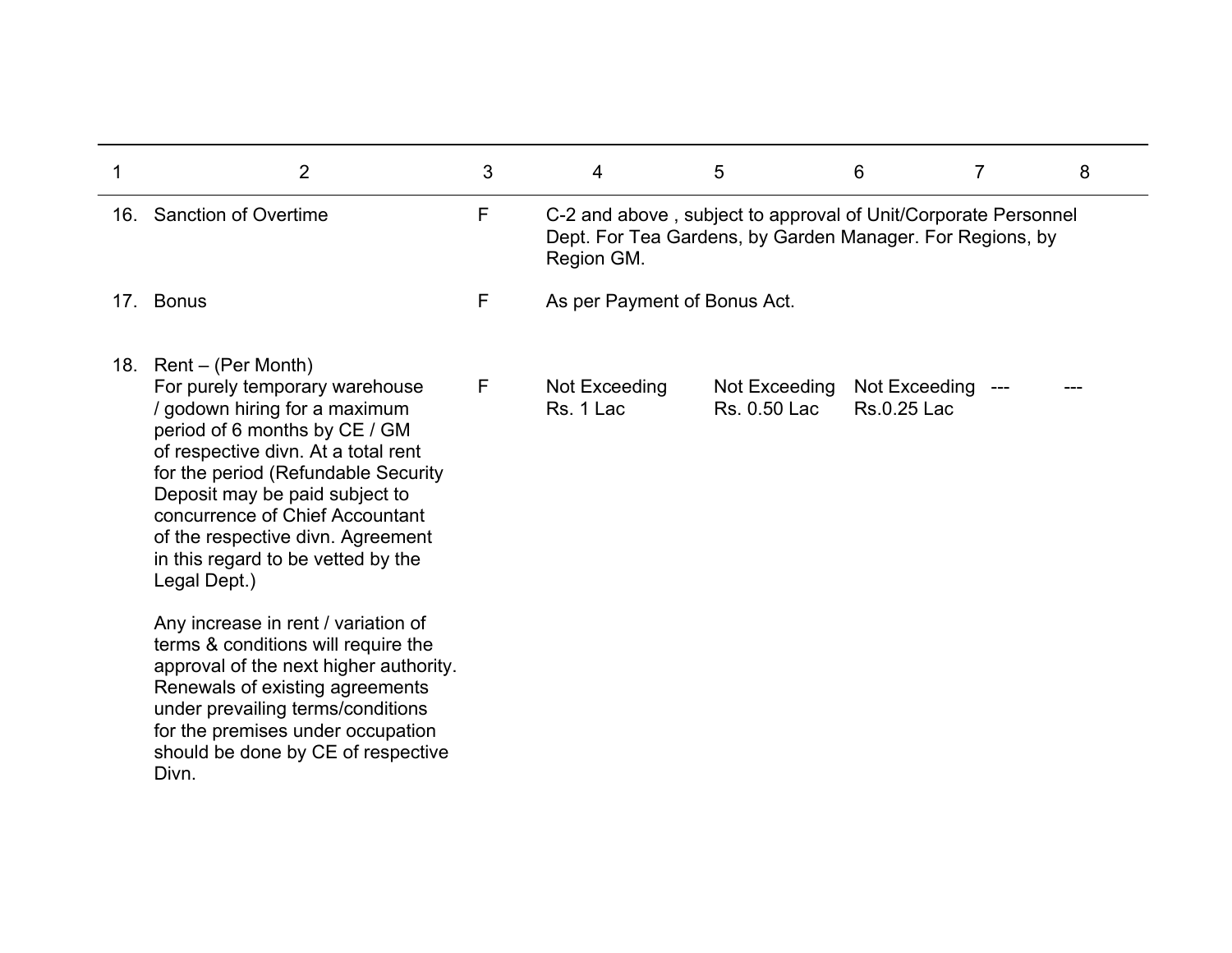|     | $\overline{2}$                                                                                                              | 3              | 4                | 5                                                                                                                                                                                                                                                       | 6                      | $\overline{7}$  | 8               |
|-----|-----------------------------------------------------------------------------------------------------------------------------|----------------|------------------|---------------------------------------------------------------------------------------------------------------------------------------------------------------------------------------------------------------------------------------------------------|------------------------|-----------------|-----------------|
|     | 19. Purchase of Medicine (Other<br>than First Aid)                                                                          | F              |                  | On recommendation of Medical Officer at the Unit and Consultants at<br>the Tea Estates – where there is no Medical Officer / Consultant at<br>the Unit, the requirement of routine medicine should be<br>recommended by HO Medical Officer /Consultant. |                        |                 |                 |
|     | 20. Rates/Taxes (In case the increase<br>in rate exceeds 15% per annum,<br>the matter should be referred to<br>Legal Dept.) | $\blacksquare$ | Rs. 5.00<br>Lacs | Rs. 4.00<br>Lacs                                                                                                                                                                                                                                        | <b>Rs 3.00</b><br>Lacs | Rs.2.00<br>Lacs | Rs.1.00<br>Lacs |
| 21. | Repair / Maintenance (per job)                                                                                              | F              |                  |                                                                                                                                                                                                                                                         |                        |                 |                 |
|     | Bldg./Plant & Machinery                                                                                                     |                | Rs. 2.50<br>Lacs | Rs. 1.00<br>Lacs                                                                                                                                                                                                                                        | <b>Rs 0.75</b><br>Lac  | Rs.0.20<br>Lac  | Rs.0.10<br>Lac  |
|     | Motor Car / Vehicle                                                                                                         |                | Rs. 0.30<br>Lac  | Rs. 0.20<br>Lac                                                                                                                                                                                                                                         | Rs 0.15<br>Lac         | Rs.0.10<br>Lac  | $-$             |
|     | Furniture / Fittings, Air Conditioners                                                                                      |                | Rs. 0.10<br>Lac  | Rs. 0.75<br>Lac                                                                                                                                                                                                                                         | Rs 0.05<br>Lac         | Rs.0.01<br>Lac  | $-$             |
|     | Tractors / Trailers (For Tea Gardens)                                                                                       |                | Rs. 0.50<br>Lac  | Rs. 0.30<br>Lac                                                                                                                                                                                                                                         | <b>Rs 0.20</b><br>Lac  |                 |                 |
|     | Note: In case of Tea Gardens, the<br>Managers will have the same authority<br>as that of Dy. GM (D-2)                       |                |                  |                                                                                                                                                                                                                                                         |                        |                 |                 |
| 22. | Repair/Renovation of Own / Rented<br>House or Flats                                                                         | F.             | above            | As per Rules of the Company $-$ To be approved by Grade $-$ B and                                                                                                                                                                                       |                        |                 |                 |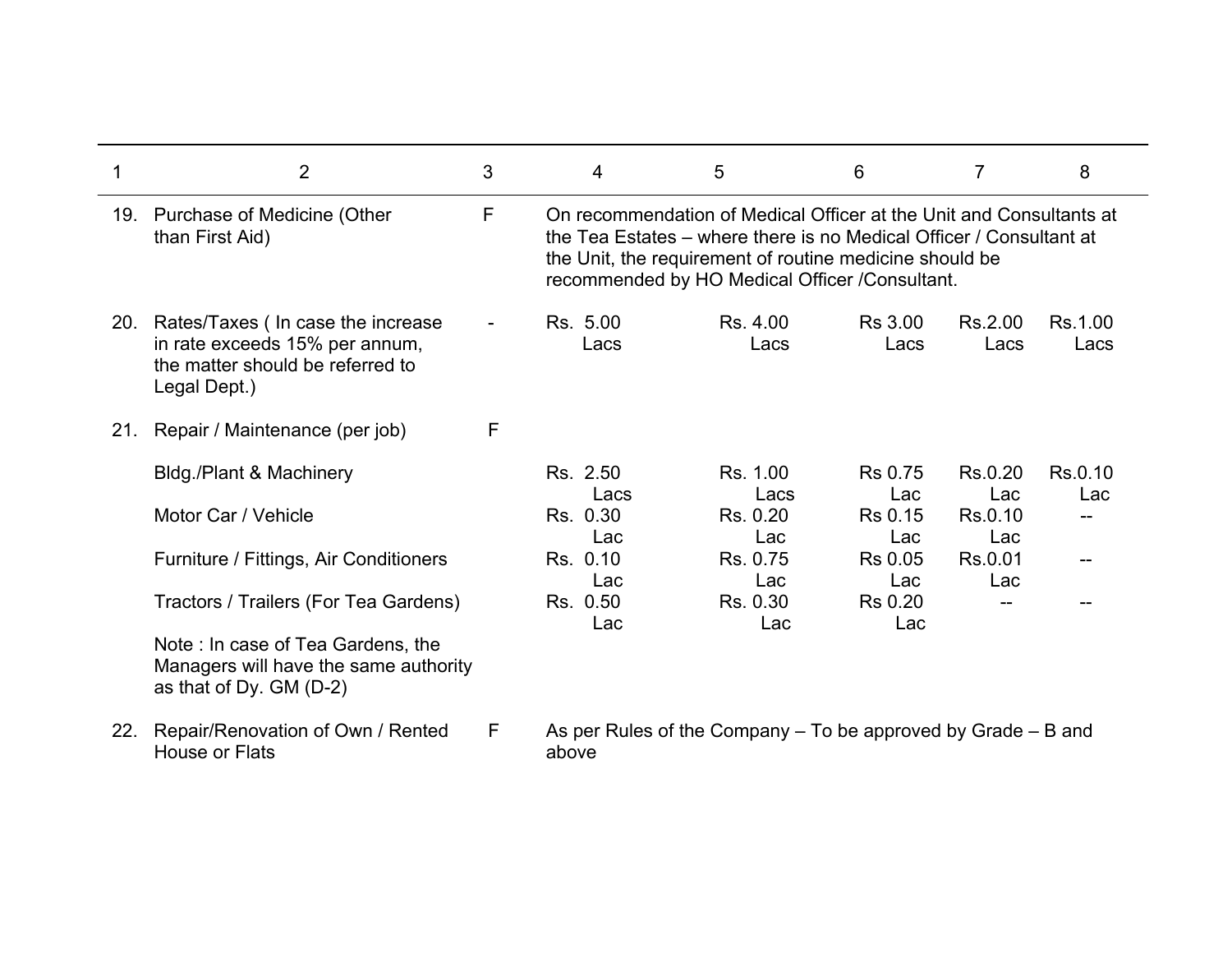| 2                                                                                                       | 3 | 4                                                                                                                                                                                      | 5                                     | 6               | 7              | 8 |
|---------------------------------------------------------------------------------------------------------|---|----------------------------------------------------------------------------------------------------------------------------------------------------------------------------------------|---------------------------------------|-----------------|----------------|---|
| 23. Car Expenses – Car given for<br>Office & Personal use.                                              |   | Petrol & Repair and others as per Rules of the Company<br>By not below C-1.                                                                                                            |                                       |                 |                |   |
| 24. After-sale Rectification / modification<br>/ Repair / Replacement :-<br>i) Outside gurantee period. | F | Up to Rs. $0.50$ Lac $-$                                                                                                                                                               |                                       |                 |                |   |
| ii) Within gurantee period<br>(per order) subject to 5% of<br>value i.e. original cost of<br>equipment  | F | up to Rs. $2.00$<br>Lac                                                                                                                                                                | Rs.0.50<br>Lac                        | Rs. 0.20<br>Lac | Rs.0.10<br>Lac |   |
| 25. Insurance – Renewal of existing<br>policy or undertaking of any new<br>Policy                       | F | Not below C-2 level of each Divn. / Unit (Concurrence of Chief<br>Accountant of the respective Divn. Will be necessary).                                                               |                                       |                 |                |   |
| 26. Excise Duty / Sales Tax / Customs<br>& Other Duties / Levies, taxes,<br>dues, statutory fee etc.    | F | Normal payment by not below C-2 (Manager). In case of penalty,<br>Additional Liabilities, interest aggregating up to Rs. 50,000 by CE<br>with the concurrence of Financial Controller. |                                       |                 |                |   |
| 27. Demurrage/Wharfage (per case) or<br>excess / additional port rent.                                  | F | <b>Chief Executive/GM</b><br>Of the Region<br>For Unit Head                                                                                                                            | Upto Rs. 10,000/-<br>Upto Rs. 2,500/- |                 |                |   |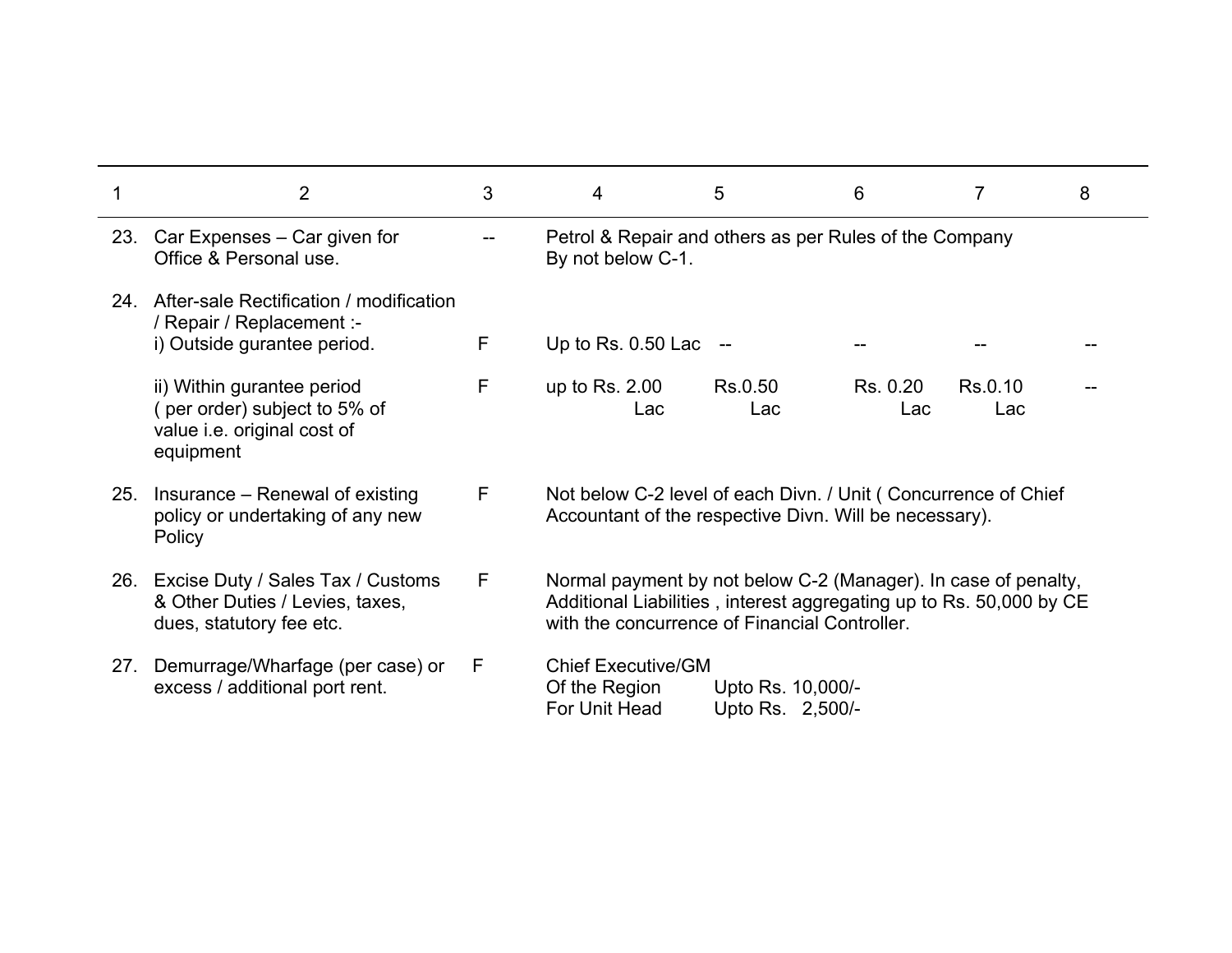|     | $\overline{2}$                                                                                                                 | 3 | 4                                             | 5                                                          | 6                | $\overline{7}$   | 8                            |
|-----|--------------------------------------------------------------------------------------------------------------------------------|---|-----------------------------------------------|------------------------------------------------------------|------------------|------------------|------------------------------|
| 28. | a) Legal Expenses (per bill) -<br>(for initiating legal actions,<br>approval from the concerned<br>Director would be required) |   | Rs.20000                                      | Rs.15000                                                   | Rs.10000         | Rs.8000          | Rs.5000                      |
|     | b) For obtaining legal opinion (per bill)                                                                                      |   | Rs.20000                                      |                                                            |                  |                  |                              |
| 29. | Sanction of expenses for postage,<br>telephone, telex, non-judicial stamp<br>paper etc.(per case)                              |   | <b>Without limit</b>                          | Rs.25000                                                   | Rs.20000         | Rs.15000         | Rs.10000                     |
| 30. | Printing & Stationary (per Order)<br>including Computer stationary                                                             |   | Rs.60000                                      | Rs.30000                                                   | Rs.25000         | Rs.20000         | Rs.12500                     |
| 31. | Research & Development Expenses<br>per case or project)                                                                        | F | Up to Rs.50,000<br>followed)                  | (In case of Capital Expenditure normal procedure should be |                  |                  |                              |
| 32. | Advertisement-                                                                                                                 |   |                                               |                                                            |                  |                  |                              |
|     | (a) Tenders/Notice in Newspaper<br>(per insertion)                                                                             |   | Up to<br>Rs.30000                             | Up to<br>Rs.8000                                           | Up to<br>Rs.6000 | Up to<br>Rs.4000 | Up to<br>Rs.2000<br>Gdn.Mgr. |
|     | (b) Sales Conference Exp.<br>(Per case)                                                                                        | F | Upto Rs.50000                                 |                                                            |                  |                  |                              |
|     | (c) Gift items – Expenditure to be<br>restricted as per I.T. Act                                                               | F | <b>Upto Rs.10000</b><br>(per annum per Divn.) |                                                            |                  |                  |                              |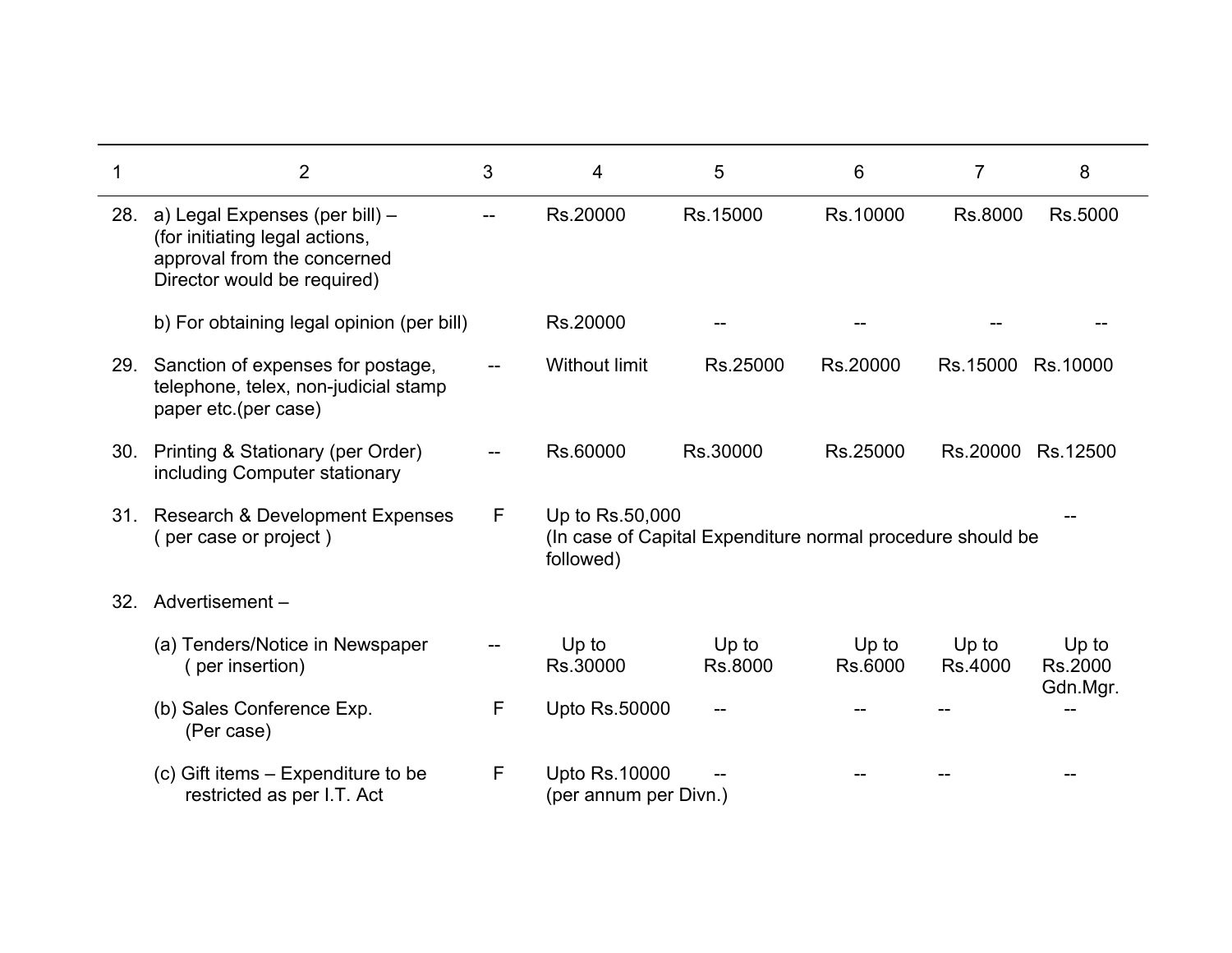|     | $\overline{2}$                                                                                            | 3 | 4                                                                                                                                                                                              | 5                                                                                                                                                                                                                                                      | 6       | 7             | 8             |  |  |
|-----|-----------------------------------------------------------------------------------------------------------|---|------------------------------------------------------------------------------------------------------------------------------------------------------------------------------------------------|--------------------------------------------------------------------------------------------------------------------------------------------------------------------------------------------------------------------------------------------------------|---------|---------------|---------------|--|--|
|     | 33. Advertisement to Souvenir, Journals<br>(per insertion) (subject to clearance<br>of PR/Publicity Cell) |   | Rs.5,000                                                                                                                                                                                       |                                                                                                                                                                                                                                                        |         |               |               |  |  |
| 34. | Newspaper, books, periodicals,<br>journals, magazines (Maximum<br>amount per annum per Unit)              |   |                                                                                                                                                                                                | Up to Rs.25,000 by CE; Up to Rs.10,000 by Unit/Dept. Head.                                                                                                                                                                                             |         |               |               |  |  |
| 35. | Sanction of Inland tour / traveling<br>expenses                                                           |   | i) Not below the rank of D-1 (sr. Manager) or Unit head as per rules<br>of the Company<br>ii) Not below Divisional In-charge for each respective branch<br>iii) Garden Managers at Tea Gardens |                                                                                                                                                                                                                                                        |         |               |               |  |  |
|     | 36. Sanction for hire of car (including<br>fuel) / taxi and other traveling<br>expenses (per case)        |   | Rs. 3000                                                                                                                                                                                       | Rs.1500                                                                                                                                                                                                                                                | Rs.1000 | <b>Rs.750</b> | <b>Rs.500</b> |  |  |
|     | Note: In case of Tea Gardens,<br>The Managers will have the same<br>authority as that of DGM (D-2)        |   |                                                                                                                                                                                                |                                                                                                                                                                                                                                                        |         |               |               |  |  |
| 37. | Granting of Tour advance<br>(excluding fare)                                                              |   | Rs.15000                                                                                                                                                                                       | Rs.10000<br>CE may approve any variation/relaxation from T.A. Rules in<br>extraneous circumstances. Financial concurrence of Chief<br>Accountant / Unit Accountant will be necessary. Up to Rs.2000/- by<br>Tea Garden Managers (not below Grade C-2). | Rs.8000 | Rs.5000       |               |  |  |
|     | 38. Foreign Telex & Trunkcall                                                                             |   |                                                                                                                                                                                                | Asst. general Manager and above.                                                                                                                                                                                                                       |         |               |               |  |  |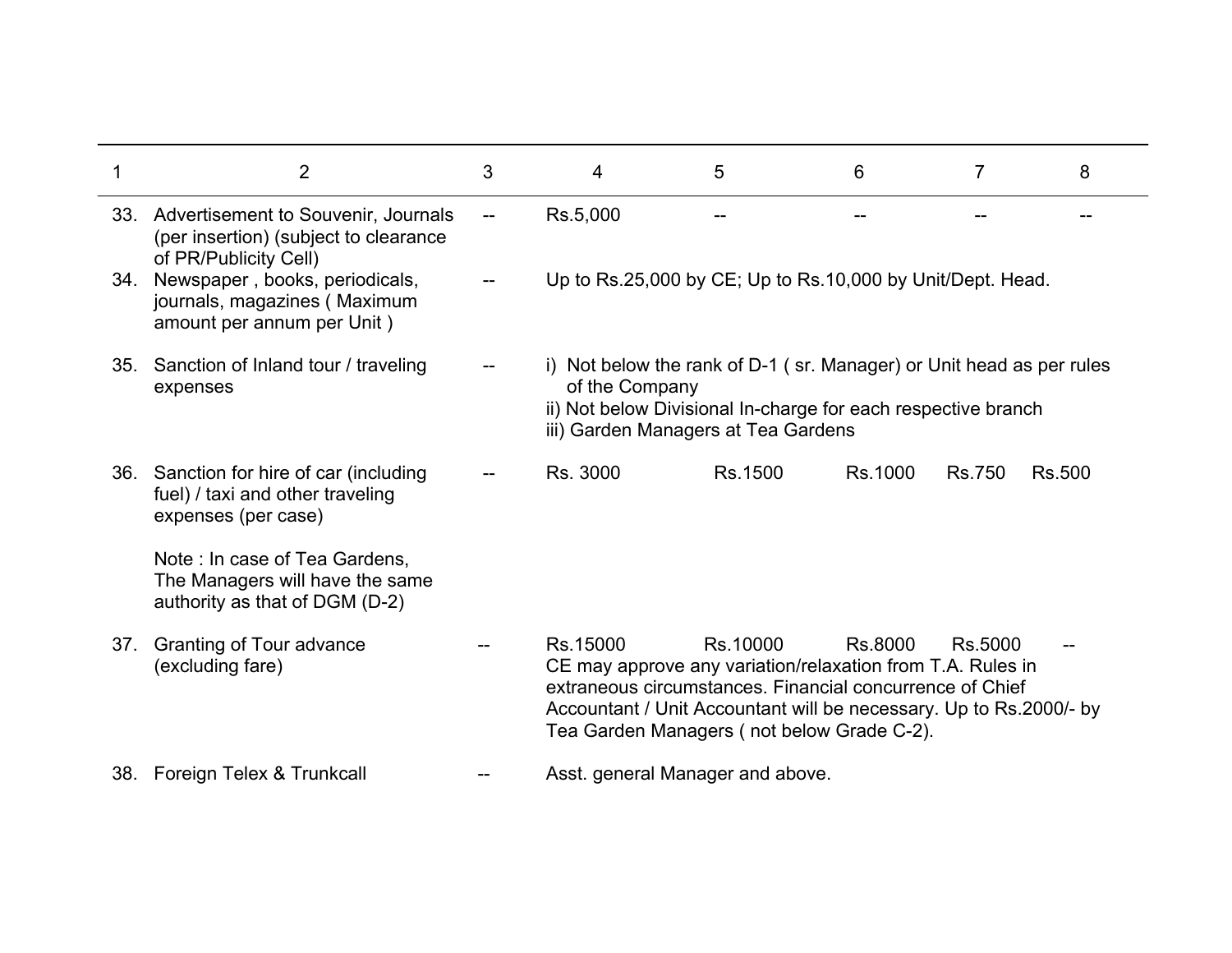|     | $\overline{2}$                                                                                             | 3 | 4                           | 5                                                                                                                                                                                                 | 6                                             | 7                | 8                |
|-----|------------------------------------------------------------------------------------------------------------|---|-----------------------------|---------------------------------------------------------------------------------------------------------------------------------------------------------------------------------------------------|-----------------------------------------------|------------------|------------------|
|     | 39. For other Certificates of Auditors                                                                     |   |                             | Up to a fee of Rs. 5000 by Financial Controller                                                                                                                                                   |                                               |                  |                  |
|     | 40. i) Certification by Chartered<br>Accountants, Cost Accountants,<br><b>Practicing Company Secretary</b> |   | Secretary                   | Fee not exceeding Rs. 1000 by Head of Accounts at Unit<br>Fee not exceeding Rs. 2000 by Chief Accountant of respective Divn.s<br>Above Rs.2000 & up to Rs. 5000 by Financial Controller / Company |                                               |                  |                  |
|     | ii) Obtaining Technical Certificates                                                                       |   | Up to Rs. 1500 by Unit Head | Up to Rs. 5000 by CE of respective Divn.                                                                                                                                                          |                                               |                  |                  |
| 41. | Expenses for :-                                                                                            |   |                             |                                                                                                                                                                                                   |                                               |                  |                  |
|     | i) Subscription to Trade / Industry<br>Association, Professional bodies<br>(per annum per case)            | F | Up to<br>Rs.50000           | Up to<br>Rs.25000                                                                                                                                                                                 |                                               |                  |                  |
|     | ii) Other subscription (in case of<br>Tea Gardens, the Manager will<br>have the authority of D-2 level)    | F | Rs.4000                     | Rs.3000                                                                                                                                                                                           | Rs.2000                                       | Rs.1000          |                  |
| 42. | Misc. Expenditure (per case)                                                                               | F | Up to<br>Rs.4000            | $Up$ to<br>Rs.3000<br>$(C-1 = up to Rs. 500/-)$<br>B                                                                                                                                              | $Up$ to<br>Rs.2000<br>$=$ up to Rs. 200 $(-)$ | Up to<br>Rs.1500 | Up to<br>Rs.1000 |
|     |                                                                                                            |   |                             | For Tea Garden: Manager/Acting Manager up to Rs 2000 (per case)                                                                                                                                   |                                               |                  |                  |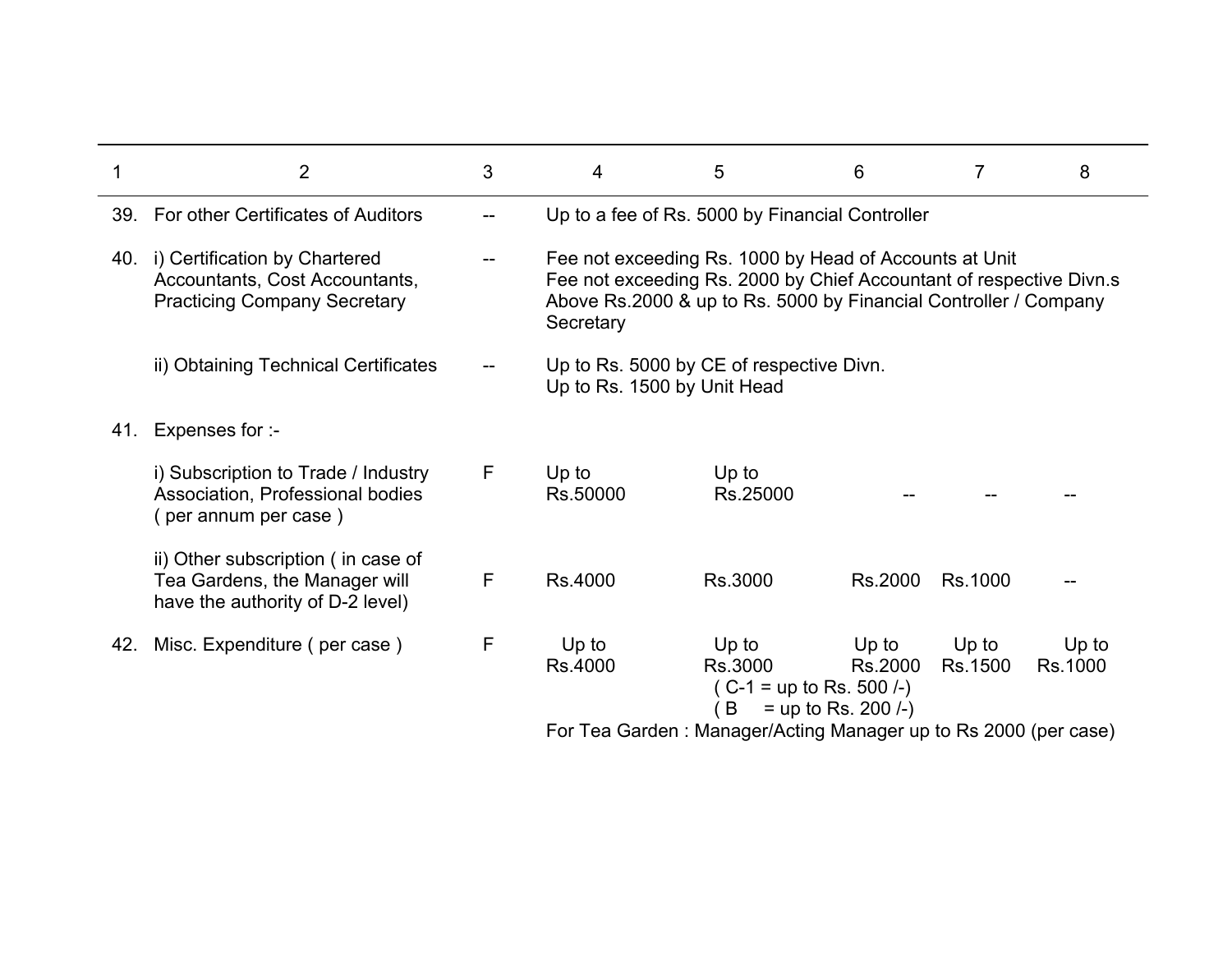|     | $\overline{2}$                                                                                                                                                | 3 | 4                         | 5                                                                                                                                  | 6 | 7 | 8 |
|-----|---------------------------------------------------------------------------------------------------------------------------------------------------------------|---|---------------------------|------------------------------------------------------------------------------------------------------------------------------------|---|---|---|
|     | 43. Credit Notes (in each case)<br>a) Errors, omissions, mistakes in<br>rates / calculation and on<br>return of materials when<br>documents sent through Bank |   |                           | By Chief Accountant of respective Divn.                                                                                            |   |   |   |
|     | b) For Other Reasons                                                                                                                                          | F | Rs. 20000                 |                                                                                                                                    |   |   |   |
|     | c) Tea samples to Brokers                                                                                                                                     |   |                           | As per trade norm, by Garden Manager. Above Trade Norm by CE                                                                       |   |   |   |
|     | d) Complimentary issue of Tea                                                                                                                                 |   |                           | Up to 5 Kg. Per garden or issue by Garden Manager and above.                                                                       |   |   |   |
|     | 44. Write off of stock shortage at<br>Unit Adjustment of shortage /<br>excess (net)                                                                           | F |                           | Up to 0.1% of yearly consumption (based on last year's consumption)<br>subject to monetary limit of Rs.50,000 to be approved by CE |   |   |   |
| 45. | Rectification entries for<br><b>Stock Adjustment</b>                                                                                                          | F |                           | Chief Accountant of respective Divn. Not below the rank of D-1                                                                     |   |   |   |
| 46. | Handling / Evaporation Loss :-<br>i) In case of Normal Loss                                                                                                   | F | Not below the rank of C-2 |                                                                                                                                    |   |   |   |
|     | ii) In case of abnormal Loss<br>(List of materials in this regard<br>indicating normal loss to be<br>prepared in advance)                                     | F |                           | To be decided upon by the CE of respective Divn.                                                                                   |   |   |   |
| 47. | Stock shortage of Food Stuff<br>at Tea Gardens                                                                                                                | F | Up to $3\%$               | Up to $2.5%$                                                                                                                       |   |   |   |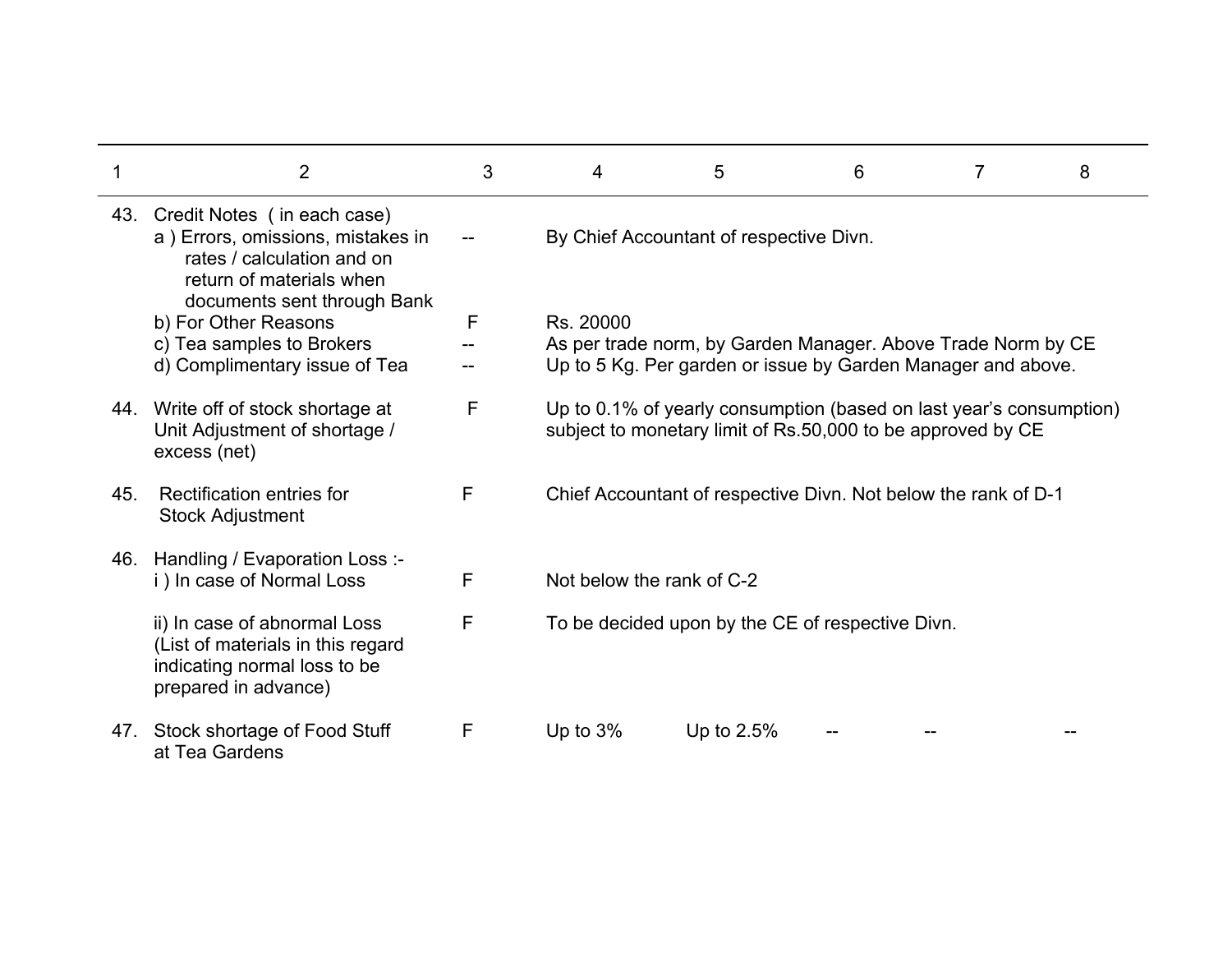|     | $\overline{2}$                                                                                                                                              | 3                                     | 4                                         | 5                                   | 6                                                                     |  | 8 |
|-----|-------------------------------------------------------------------------------------------------------------------------------------------------------------|---------------------------------------|-------------------------------------------|-------------------------------------|-----------------------------------------------------------------------|--|---|
|     | 48. Reduce / Waive liquidated damages<br>& penalty on purchase :-                                                                                           |                                       |                                           |                                     |                                                                       |  |   |
|     | a) Extension of time for delivery /<br>execution in respect of<br>purchases and contracts                                                                   | F                                     |                                           | One step above the level as per DOP |                                                                       |  |   |
|     | b) In case of Capital Assets<br>for Projects                                                                                                                | F                                     |                                           | -- do --                            |                                                                       |  |   |
|     | (In case of any loss incurred on the contract, the financial implications thereof to be examined and clearance of next<br>higher authority to be obtained). |                                       |                                           |                                     |                                                                       |  |   |
| 49. | Write-back of liabilities & provisions                                                                                                                      | F                                     |                                           |                                     | Up to Rs. 2 Lakhs in each case by Chief Accountant                    |  |   |
| 50. | Statutory Contribution-PF,<br>ESI & Others                                                                                                                  |                                       |                                           | Net below the rank of Grade B       |                                                                       |  |   |
| 51. | Contribution to various funds viz.<br>Gratuity, Pension & others<br>(Trustee Managed Funds)                                                                 | $\hspace{0.05cm}$ – $\hspace{0.05cm}$ |                                           |                                     | Chief Accountant of each Divn For General Divn - Financial Controller |  |   |
| 52. | Difference between manufactured<br>and saleable tea                                                                                                         | F                                     | Upto 3% by CE 2.25 % by<br>GM(Operations) |                                     | Upto 2% by Garden Manager                                             |  |   |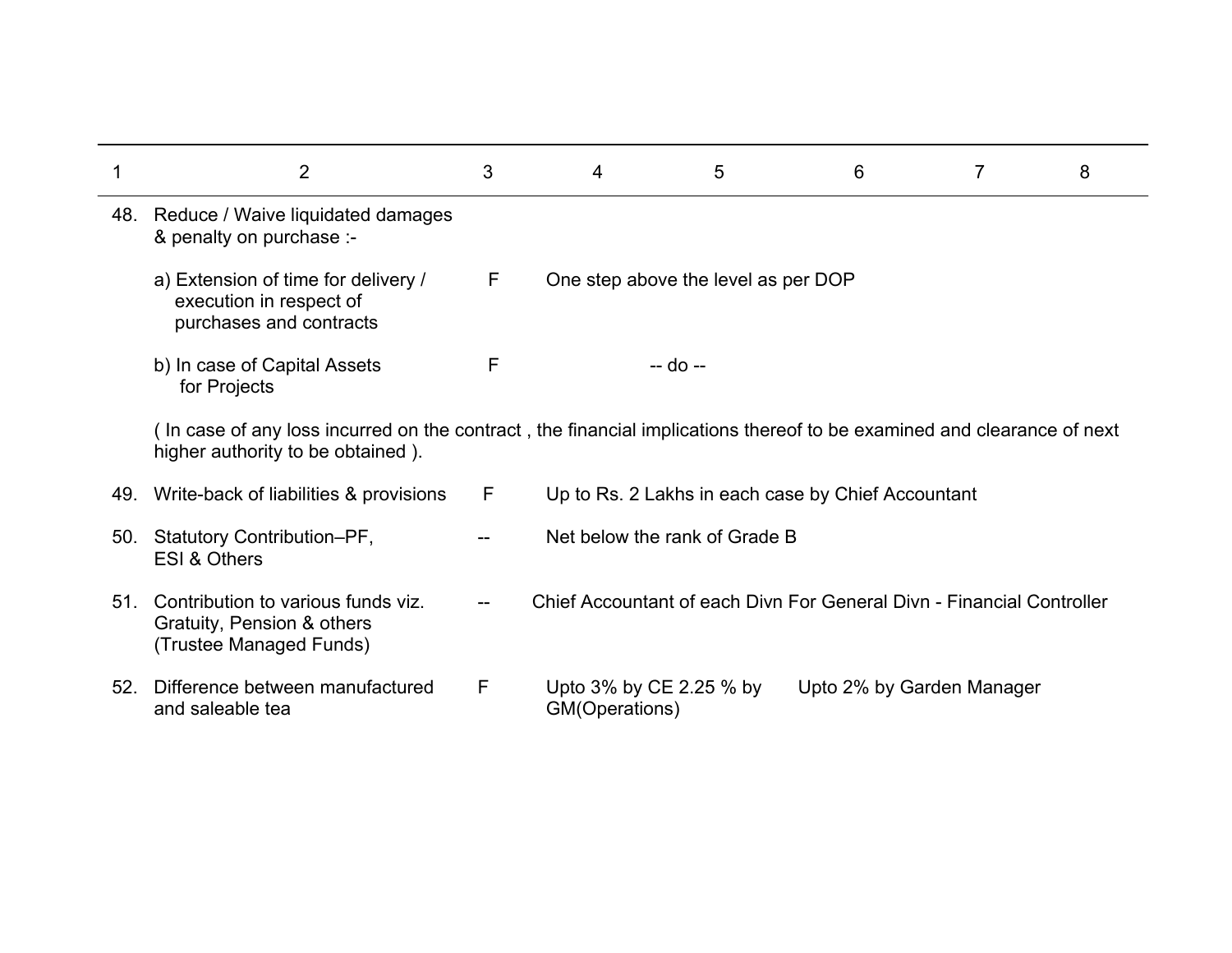|     | $\overline{2}$                                                                                                                                                                                                                   | 3 | 4                                                             | 5                   | 6                | 7                | 8                |
|-----|----------------------------------------------------------------------------------------------------------------------------------------------------------------------------------------------------------------------------------|---|---------------------------------------------------------------|---------------------|------------------|------------------|------------------|
| 53. | Deputation of Employees to<br>Training, seminar etc. course fee<br>in each case (To be routed through<br>HRD Section of Admin. Dept. in<br>case of Staff & workers, it should<br>be routed through Corporate<br>Personnel Dept.) |   | <b>Upto Rs.10000</b>                                          | <b>Upto Rs.5000</b> |                  |                  |                  |
| 54. | <b>Entertainment Expenses for</b><br>Company's Guests (in each case)                                                                                                                                                             |   | Up to Rs. 3000                                                |                     |                  |                  |                  |
| 55. | <b>Medical Advance</b>                                                                                                                                                                                                           | F | Up to Rs 3000                                                 |                     |                  |                  |                  |
| 56. | Sanction for Employees' Welfare<br>(in each case)                                                                                                                                                                                | F | Up to<br>Rs.10000                                             | Up to<br>Rs.5000    | Up to<br>Rs.4000 | Up to<br>Rs.2000 | Up to<br>Rs.1000 |
| 57. | Sanction of leave/LTC<br>encashment, reimbursement<br>of LTC (subject to leave being<br>approved by the sanctioning<br>authority)                                                                                                |   | As per Rukes of the Company – Not below the level of Grade B  |                     |                  |                  |                  |
|     | In case of Tea Gardens                                                                                                                                                                                                           |   | By the Manager / Acting Manager                               |                     |                  |                  |                  |
|     | 58. Reimbursement of expenses in<br>respect of other benefits / amenities                                                                                                                                                        | F | As per Rules of the Company – not below the Rank of Grade C-2 |                     |                  |                  |                  |